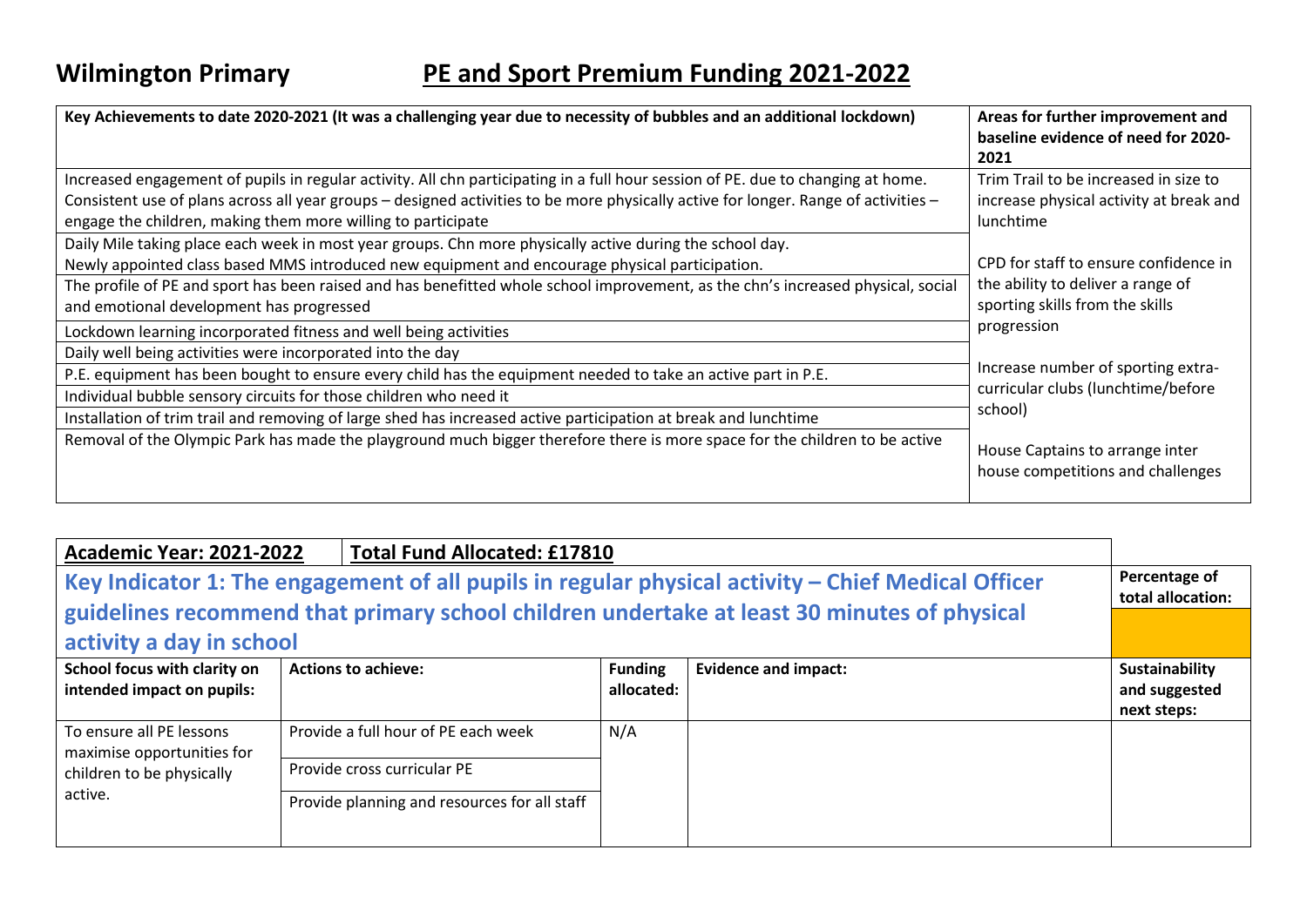| To increase children's<br>physical activity                                                                | Class MMS to have a budget to purchase<br>lunch toys which the children will have<br>input on<br>Ensure play leaders run a variety of<br>activities for KS1                                                                                         | £700<br>£0                   |                             |                                                |
|------------------------------------------------------------------------------------------------------------|-----------------------------------------------------------------------------------------------------------------------------------------------------------------------------------------------------------------------------------------------------|------------------------------|-----------------------------|------------------------------------------------|
|                                                                                                            | Adventure trim trail installed for<br>playground                                                                                                                                                                                                    | £13460                       |                             |                                                |
| Key indicator 2: The profile of PE and sport being raised across the school as a tool for whole school     |                                                                                                                                                                                                                                                     |                              |                             | Percentage of<br>total allocation:             |
| improvement<br>School focus with clarity on<br>intended impact on pupils:                                  | <b>Actions to achieve:</b>                                                                                                                                                                                                                          | <b>Funding</b><br>allocated: | <b>Evidence and impact:</b> | Sustainability<br>and suggested<br>next steps: |
| To share successes with the<br>whole school community<br>through celebration assembly<br>and Owl Organiser | Continue share successes and<br>achievements of sports teams in assembly<br>and newsletter (match reports + outside<br>school achievements)<br>Children who attend sport clubs, inside and<br>outside, of school to promote them during<br>assembly | £0                           |                             |                                                |
| To further enhance the<br>awareness of the PE and<br>Sports premium among the<br>governing body            | One member of FGB appointed to role and<br>meets with Sport lead to discuss impact of<br>spending                                                                                                                                                   | £0                           |                             |                                                |
| Children to be able to swim<br>25m by the end of Key Stage<br>$\overline{2}$                               | Swimming lessons taught at the local pool                                                                                                                                                                                                           | £0                           |                             |                                                |
| Promotion of school values<br>through the use of Class<br>Dojos and certificates                           | Link of values to class dojo to promote<br>some of the values associated with sport                                                                                                                                                                 | £50                          |                             |                                                |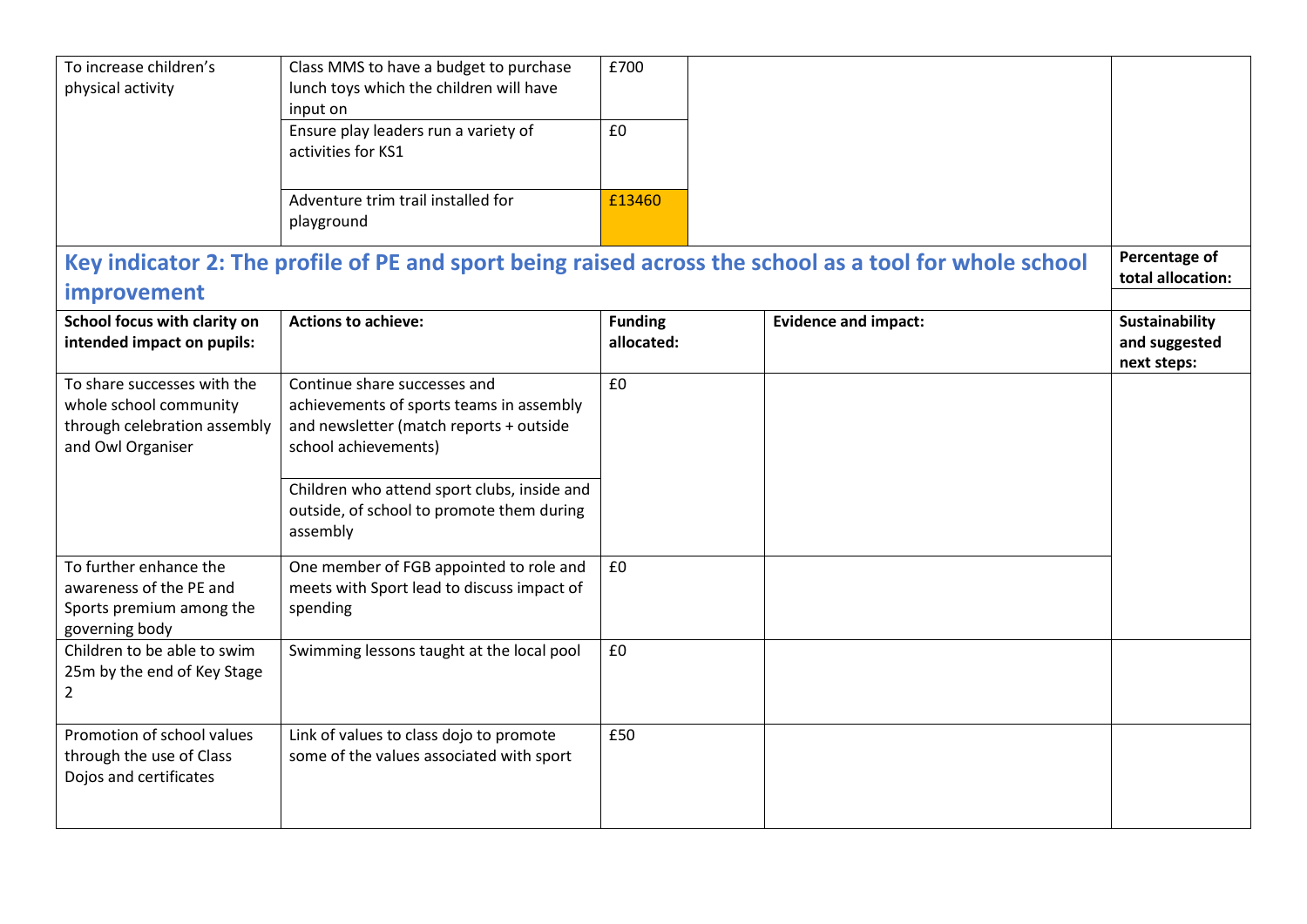| Key indicator 3: Increased confidence, knowledge and skills of all staff in teaching PE and Sport                                                                                                     |                                                                                                                                 |                              |                             | Percentage of<br>total allocation:             |
|-------------------------------------------------------------------------------------------------------------------------------------------------------------------------------------------------------|---------------------------------------------------------------------------------------------------------------------------------|------------------------------|-----------------------------|------------------------------------------------|
| School focus with clarity on<br>intended impact on pupils:                                                                                                                                            | <b>Actions to achieve:</b>                                                                                                      | <b>Funding</b><br>allocated: | <b>Evidence and impact:</b> | Sustainability<br>and suggested<br>next steps: |
| Staff to confidently teach a<br>range of skills from the<br>schemes of work                                                                                                                           | Identify strengths and weakness amongst<br>staff, to allow us to share best practice and<br>target CPD for both Key Stages      | £1000                        |                             |                                                |
|                                                                                                                                                                                                       | Key indicator 4: Broader experience of a range of sports and activities offered to all pupils                                   |                              |                             | Percentage of<br>total allocation:             |
| School focus with clarity on<br>intended impact on pupils:                                                                                                                                            | <b>Actions to achieve:</b>                                                                                                      | <b>Funding</b><br>allocated: | <b>Evidence and impact:</b> | Sustainability<br>and suggested<br>next steps: |
| To offer a wide range of<br>activities both within and                                                                                                                                                | Ensure a range of sporting clubs for both<br>key stages can be accessed                                                         | (DDFSA Funded)               |                             |                                                |
| outside the curriculum in<br>order to get more pupils<br>involved                                                                                                                                     | External sporting opportunities                                                                                                 | £0                           |                             |                                                |
|                                                                                                                                                                                                       | Hold sports focus days throughout the<br>school year ensuring parental involvement<br>is encouraged (sports' afternoon and day) | £0                           |                             |                                                |
| To increase the equipment<br>available to children all year<br>through to allow for further<br>physical and healthy activities<br>to take place outside through<br>sport, PE and outdoor<br>learning. | Assess the schools' needs on what would<br>be needed to further enhance facilities and<br>purchase new equipment to do so.      | £1500                        |                             |                                                |
|                                                                                                                                                                                                       |                                                                                                                                 |                              |                             |                                                |